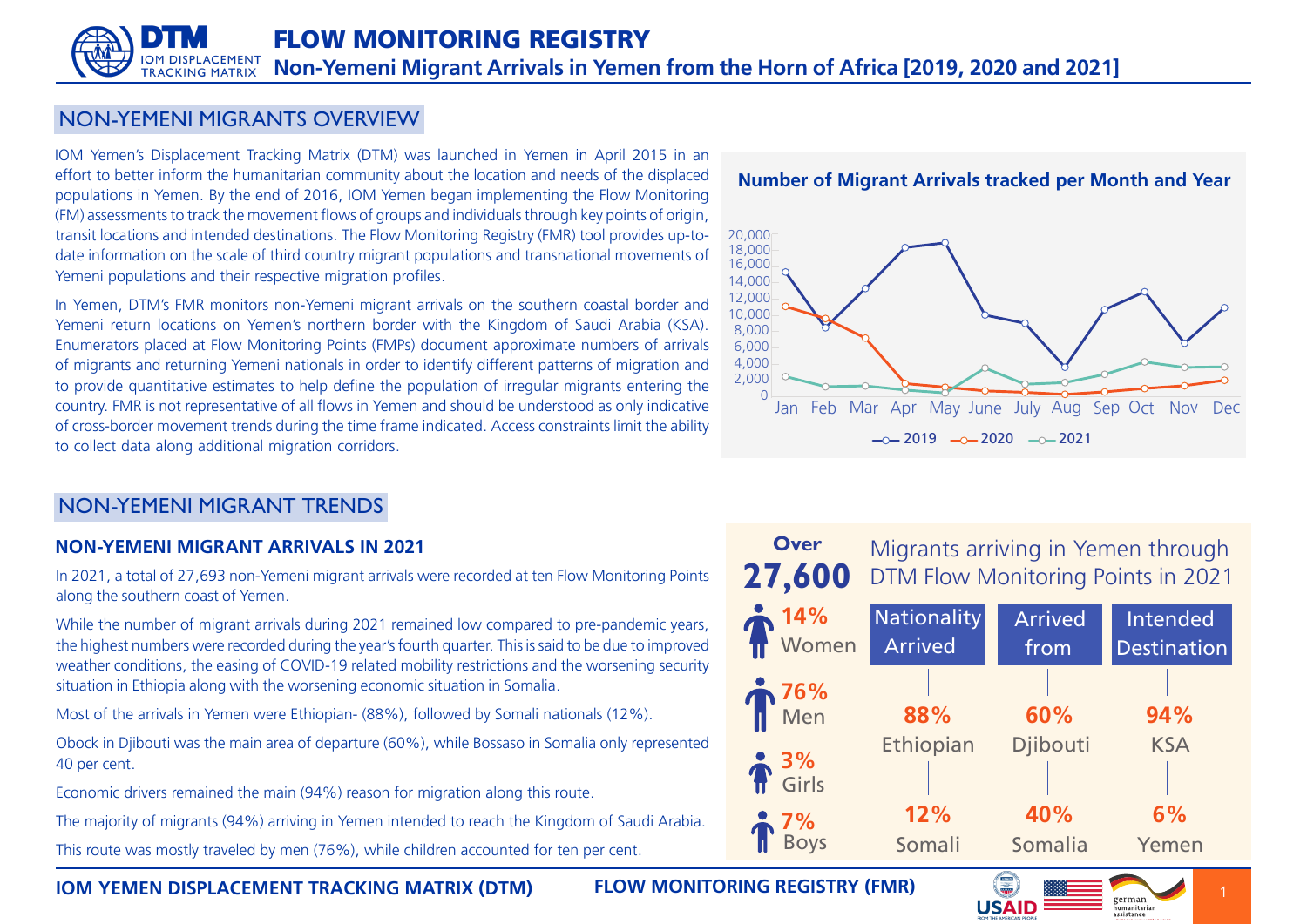Ethiopian nationals **Electionals** Somali nationals Jan Feb Mar Apr May Jun Jul Aug Sep Oct Nov

# **NON-YEMENI MIGRANT ARRIVALS IN 2020**

In 2020, a total of 37,535 non-Yemeni migrant arrivals were recorded at six Flowing Monitoring Points along the southern coast of Yemen.

While migrant crossings continued throughout the year, the numbers decreased drastically following March 2020 likely because of the mobility restrictions put in place following the global COVID-19 outbreak. Around

75 per cent of all movements during this period was tracked in the first quarter of the year.

Most of the arrivals in Yemen were Ethiopian  $(93%)$ , followed by Somali nationals  $(7%)$ .

Bossaso in Somalia was the main area of departure (67%), while Obock in Djibouti only represented 33 per cent. 4,000

Economic drivers remained the main (99%) reason for migration along this route.

The majority of migrants (94%) arriving in

Yemen intended to reach the Kingdom of Saudi Arabia. This route was mostly traveled by men (72%), while children accounted for 11 per cent.

0 2,000

6,000 8,000 10,000  $12,000 -$ 

# **NON-YEMENI MIGRANT ARRIVALS IN 2019**

In 2019, a total of 138,213 non-Yemeni migrant arrivals were recorded at five Flow Monitoring Points along the southern coast of Yemen.

While migrant crossings continued throughout the year, the smallest number was observed during the third quarter (17%) most likely linked to heat waves in Djibouti and choppy seas in the Gulf of Aden.

.(8%) Most of the arrivals in Yemen were of Ethiopian national (92%), followed by Somali nationals (8%)

16,000 Bossaso in Somalia was the main area of departure (62%), while Obock in Djibouti only represented 38 per cent.

Economic drivers remained the main (98%) reason for migration along this route.

The majority of migrants (88%) arriving in Yemen intended to reach the Kingdom of Saudi Arabia.

This route was mostly traveled by men (72%). while children accounted for ten per cent.



## **37,500** Migrants arriving in Yemen through DTM Flow Monitoring Points in 2020





**10M YEMEN DISPLACEMENT TRACKING MATRIX (DTM) BELOW MONITORING REGISTRY (FMR) DEVITED A 2** 

**Over**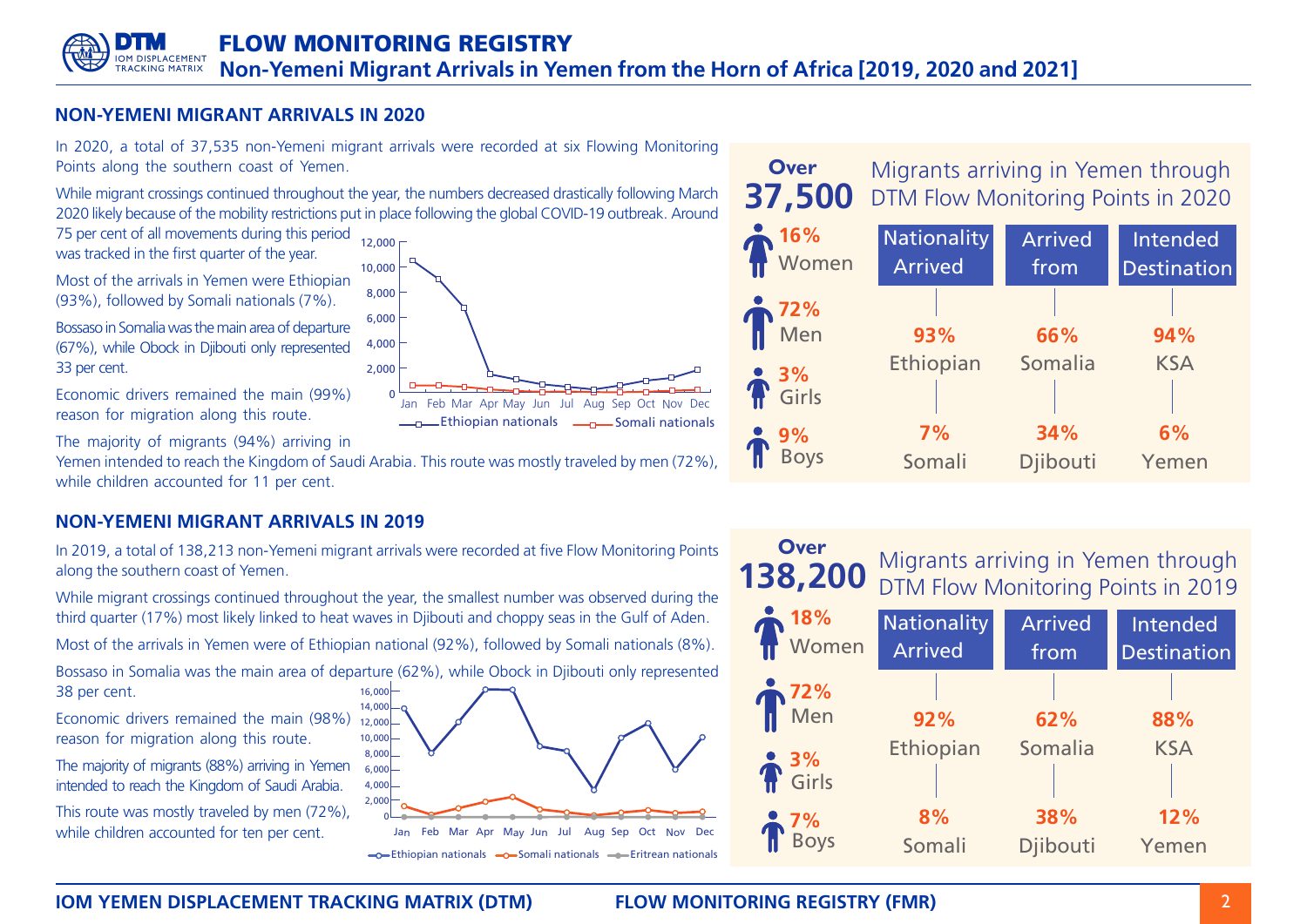### **FLOW MONITORING REGISTRY IOM DISPLACEMENT Non-Yemeni Migrant Arrivals in Yemen from the Horn of Africa [2019, 2020 and 2021] TRACKING MATRIX**

# NON-YEMENI MIGRANT ARRIVAL TRENDS

In 2021, DTM tracked that 27,693 migrants entered Yemen, a 26 per cent drop compared to 37,484 migrant arrivals in 2020. However, almost 75 per cent of migrants who arrived in 2020 came in the first three months of the year, before strict COVID-19 measures came into force. DTM tracked that 138,213 migrants arrived in (pre-pandemic) 2019 alone.

Whilst flows have reduced due to the COVID-19 pandemic, intensified barriers to movements brought on by the pandemic and the reinforcement of movement reducing policies have left thousands of migrants stranded across Yemen with limited options for safe movement and the risk of forcible transfer across frontlines. Reduced migrant arrivals throughout the years, as a consequence to the pandemic and increased controls along the KSA border, has resulted in smugglers adopting increasingly inhumane methods to ensure profit and maintain their networks.<sup>1</sup> IOM estimates that nearly 35,000 migrants are stranded throughout the country, grappling with dire condition and vulnerable to experiencing grave abuse.

During the first quarter of 2021, flow volumes significantly dropped compared to the same period in pre-pandemic years. Between January and March 2021, DTM recorded 5,114 migrants arriving in Yemen, compared with 27,948 in the same period in 2020, and 37,109 in 2019.

During the second quarter of 2021, the number of migrant arrivals in Yemen remained low, relatively similar to the same period during 2020, when COVID-19 related movement restrictions first took effect. DTM recorded 4,876 migrants arriving in Yemen between April and June 2021, compared to pandemic) 2019 when 47,269 migrant arrivals were recorded. 3.669 migrants in the same months of 2020- a significant drop compared to the same period in (pre-

In pre-pandemic years, the third quarter usually witnesses a decreasing trend in migrant arrivals into Yemen because of the unfavorable seasonal and tidal changes. In 2019, between July and September, 23,403 migrants arrived in Yemen, the lowest number recorded in a single guarter that year. Even in 2020, when migrant flows significantly plummeted due to COVID-19 mobility restrictions, the third quarter continued to receive the lowest number of migrant arrivals.

Despite the harsh weather and rising tides, the number of migrant arrivals increased in the third guarter

of 2021. DTM recorded 6,091 migrant arrivals, showing a slight rise from preceding quarters and a significant upsurge from the same period in 2020 when 1,505 migrants arrived. This increase is most likely due to the loosening of COVID-19 related mobility restrictions.

The rising trend of migrant flows continued in the fourth quarter of 2021 and is most likely linked to improved weather conditions and the easing of COVID-19 related mobility restrictions. According to anecdotal evidence, the rise was also heavily influenced by the worsening security situation in Ethiopia, with the recently imposed mandatory enlistment in the military service, along with the deteriorating economic conditions in Somalia. Between October and December 2021, IOM tracked 11,612 migrants arriving in Yemen, marking the highest number recorded in a single quarter in 2021. This represents an increase compared to the same period in 2020 when 4,413 migrants arrived, yet a decrease from (pre-pandemic) 2019 when 30,432 migrants arrived.

1- See related "Impact of COVID-19 on Migrants and Refugees in the Arab Region" by ESCWA, UNHCR, ILO, 2020. And "How covid-19 restrictions and the economic consequences are likely to impact migrant smuggling and cross-border trafficking in persons to Europe and North America" by UNDOC, 2020